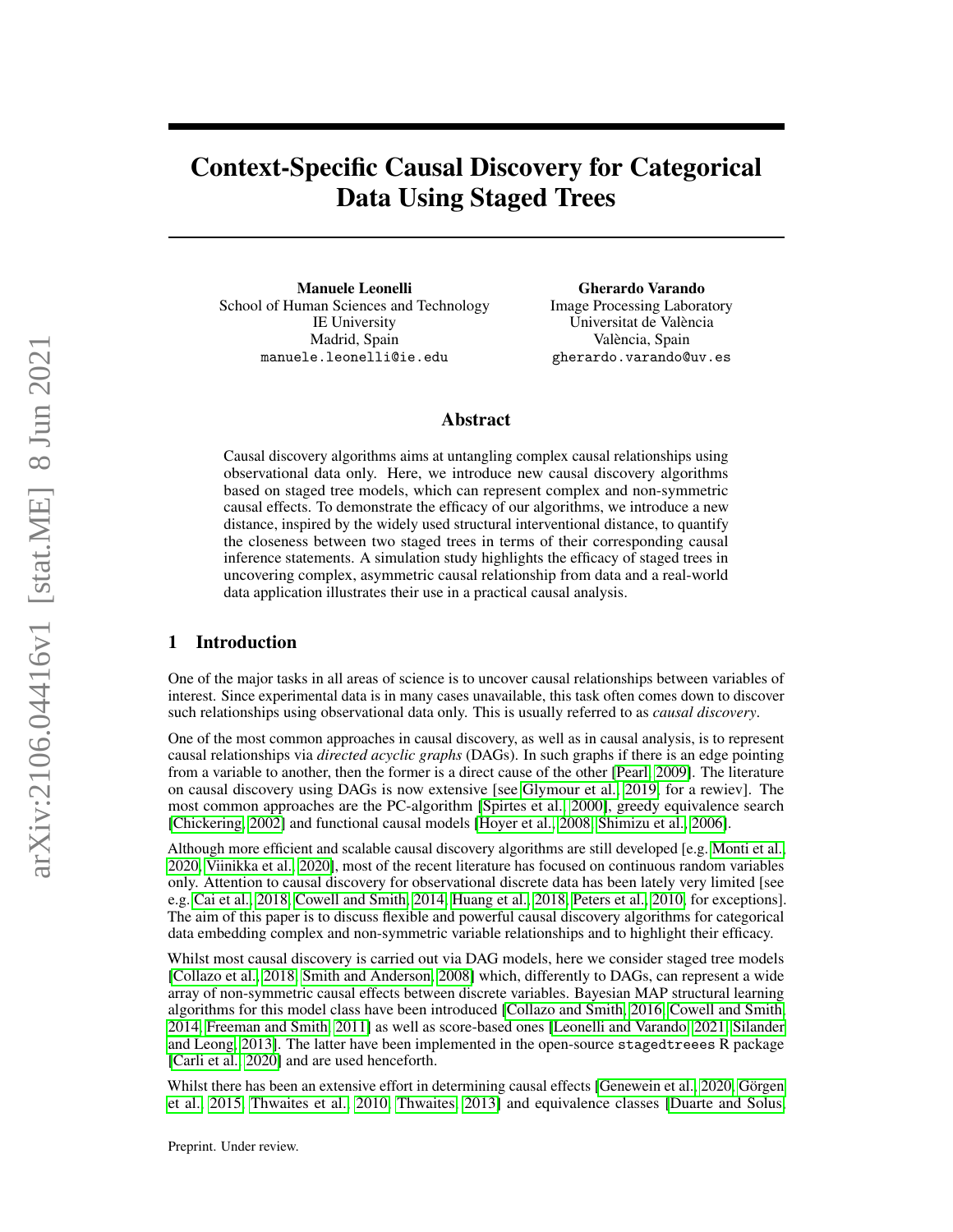<span id="page-1-1"></span>

Figure 1: An example of an  $(X_1, X_2, X_3)$ -compatible (left) and an  $(X_1, X_3, X_2)$ -compatible (right) staged trees.

[2020,](#page-9-15) [Görgen and Smith, 2018,](#page-9-16) [Görgen et al., 2018\]](#page-9-17), only one causal discovery algorithm has been proposed by [Cowell and Smith](#page-9-6) [\[2014\]](#page-9-6). Here we provide a first free implementation of the dynamic programming algorithm of [Cowell and Smith](#page-9-6) [\[2014\]](#page-9-6) based on the stagedtrees R package as well as a first extensive simulation study to assess its effectiveness. We demonstrate that staged trees are extremely powerful in discovering complex dependence structures and in general outperform DAGs for discrete data.

We do this by introducing and studying a new measure of dissimilarity between causal models tailored to the topology of staged trees and inspired by the widely-used structural intervention distance (SID) of [Peters and Bühlmann](#page-10-8) [\[2015\]](#page-10-8) which we henceforth call *context-specific intervention discrepancy* (CID). Differently to SID which only accounts for symmetric causal relationships, our CID can more generally consider the difference between two causal models by accounting for complex, non-symmetric causal effects.

The code with the implemented methods and the simulation experiments is available at [https:](https://github.com/gherardovarando/context_specific_causal_discovery) [//github.com/gherardovarando/context\\_specific\\_causal\\_discovery](https://github.com/gherardovarando/context_specific_causal_discovery).

## 2 Staged trees

Let  $[p] = \{1, \ldots, p\}$  and  $\boldsymbol{X} = (X_i)_{i \in [p]}$  be categorical random variables with joint mass function P and sample space  $X = \times_{i \in [p]} X_i$ . For  $A \subset [p]$ , we let  $X_A = (X_i)_{i \in A}$  and  $x_A = (x_i)_{i \in A}$  where  $x_A \in \mathbb{X}_A = \times_{i \in A} \mathbb{X}_i$ . We also let  $X_{-A} = (X_i)_{i \in [p] \setminus A}$ .

Let  $(V, E)$  be a directed, finite, rooted tree with vertex set V, root node  $v_0$  and edge set E. For each  $v \in V$ , let  $E(v) = \{(v, w) \in E\}$  be the set of edges emanating from v and C be a set of labels.

<span id="page-1-0"></span>**Definition 1.** An **X**-compatible staged tree is a triple  $(V, E, \theta)$ , where  $(V, E)$  is a rooted directed *tree and:*

- *1.*  $V = v_0 \cup \bigcup_{i \in [p]} \mathbb{X}_{[i]}$ ;
- *2. For all*  $v, w \in V$ *,*  $(v, w) \in E$  *if and only if*  $w = x_{[i]} \in \mathbb{X}_{[i]}$  *and*  $v = x_{[i-1]}$ *, or*  $v = v_0$  *and*  $w = x_1$  *for some*  $x_1 \in \mathbb{X}_1$ ;
- 3.  $\eta: E \to \mathcal{L} = \mathcal{C} \times \cup_{i \in [p]} \mathbb{X}_i$  *is a labelling of the edges such that*  $\eta(v, x_{[i]}) = (\kappa(v), x_i)$  *for some function*  $\kappa : V \to \mathcal{C}$ .

*If*  $n(E(v)) = n(E(w))$  *then v and w are said to be in the same* stage.

Therefore, the equivalence classes induced by  $\eta(E(v))$  form a partition of the internal vertices of the tree in *stages*.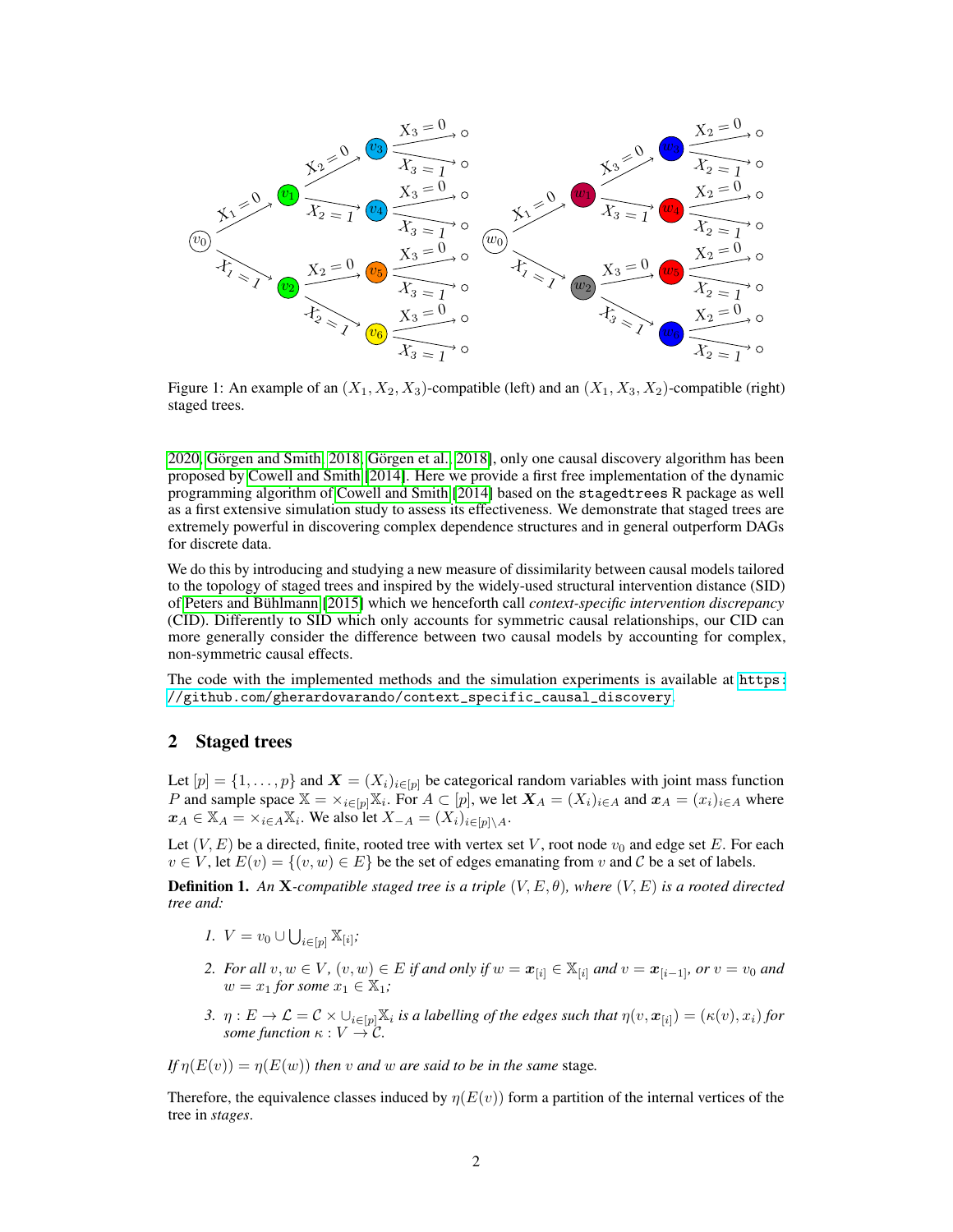Definition [1](#page-1-0) first constructs a rooted tree where each root-to-leaf path, or equivalently each leaf, is associated to an element of the sample space X. Then a labeling of the edges of such a tree is defined where labels are pairs with one element from a set C and the other from the sample space  $\mathbb{X}_i$  of the corresponding variable  $X_i$  in the tree. By construction, **X**-compatible staged trees are such that two vertices can be in the same stage if and only if they correspond to the same sample space. Although staged trees can be more generally defined without imposing this condition [see e.g. [Collazo et al.,](#page-9-8) [2018\]](#page-9-8), henceforth, and as common in practice, we focus on X-compatible staged trees only [see [Leonelli, 2019,](#page-9-18) for an example of a non X-compatible tree].

Figure [1](#page-1-1) (left) reports an  $(X_1, X_2, X_3)$ -compatible stratified staged tree over three binary variables. The *coloring* given by the function  $\kappa$  is shown in the vertices and each edge  $(\cdot, (x_1, \ldots, x_i))$  is labeled with  $X_i = x_i$ . The edge labeling  $\eta$  can be read from the graph combining the text label and the color of the emanating vertex. The staging of the staged tree in Figure [1](#page-1-1) is given by the partition  ${v_0}, {v_1, v_2}, {v_3, v_4}, \overline{v_5}$  and  ${v_6}.$ 

The parameter space associated to an X-compatible staged tree  $T = (V, E, \eta)$  with labeling  $\eta : E \to$  $\mathcal L$  is defined as

$$
\Theta_T = \left\{ \boldsymbol{\theta} \in \mathbb{R}^{\eta(E)} \mid \forall e \in E, \theta_{\eta(e)} \in (0, 1) \text{ and } \forall v \sum_{e \in E(v)} \theta_{\eta(e)} = 1 \right\}
$$
 (1)

Let  $l_T$  denote the leaves of a staged tree T. Given a vertex  $v \in V$ , there is a unique path in T from the root  $v_0$  to v, denoted as  $\lambda(v)$ . For any path  $\lambda$  in T, let  $E(\lambda) = \{e \in E : e \in \lambda\}$  denote the set of edges in the path  $\lambda$ .

<span id="page-2-0"></span>**Definition 2.** The staged tree model  $\mathcal{M}_T$  *associated to the* **X**-compatible staged tree  $(V, E, \eta)$  *is the image of the map*

$$
\begin{array}{cccc}\n\phi_T & : & \Theta_T & \to \Delta_{|l_T|-1} \\
\theta & & \mapsto \left(\prod_{e \in E(\lambda(l))} \theta_{\eta(e)}\right)_{l \in l_T}\n\end{array} \tag{2}
$$

An element of  $\mathcal{M}(T)$  in Definition [\(2\)](#page-2-0) identifies a joint probability  $P_{\theta}$  with conditional distributions

$$
P_{\theta}(X_i = x_i | X_{[i-1]} = \boldsymbol{x}_{[i-1]}) = \theta_{\eta(\boldsymbol{x}_{[i-1]}, \boldsymbol{x}_{[i]})} \quad \forall \boldsymbol{x} \in \mathbb{X} \text{ and } i \in [p].
$$

In the staged tree in Figure [1](#page-1-1) the staging  $\{v_1, v_2\}$  implies that the conditional distribution of  $X_2$ given  $X_1 = 0$ , represented by the edges emanating from  $v_1$ , is equal to the conditional distribution of  $X_2$  given  $X_1 = 1$ . It is apparent now that the vertex staging represents conditional independence: the fact that  $v_1$  and  $v_2$  are in the same stage implies that  $X_1 \perp X_2$ . The staging given by the blue vertices implies the context-specific independence [\[Boutilier et al., 1996\]](#page-9-19)  $X_3 \perp X_2 | X_1 = 0$ : the independence between  $X_3$  and  $X_2$  holds only for one of the two levels of  $X_1$ . For such a staged tree there is no equivalent DAG representation, since it embeds non-symmetric conditional independences [\[Varando et al., 2021\]](#page-10-9).

Two staged trees  $T$  and  $S$  are said to be statistically equivalent if they induce the same models, that is  $\mathcal{M}_T = \mathcal{M}_S$ .

**Definition 3.** Let  $T = (V, E, \eta)$  be an **X**-compatible staged tree. The depth of a vertex  $v \in V$  equals *the number of edges in*  $\lambda(v)$ *. The staged tree* T *is called* stratified *if every two vertices in the same stage have the same depth.*

The staged tree in Figure [1](#page-1-1) is stratified. Henceforth, and as common in practice, we focus on stratified X-compatible staged trees.

#### 2.1 Causal models based on staged trees

We can define a causal staged tree model as a collection of interventional distributions in the intuitive way: the joint distribution of  $x$  in the intervened model is obtained by the product of the parameters in the corresponding root-to-leaf path where we replace parameters corresponding to intervened variables.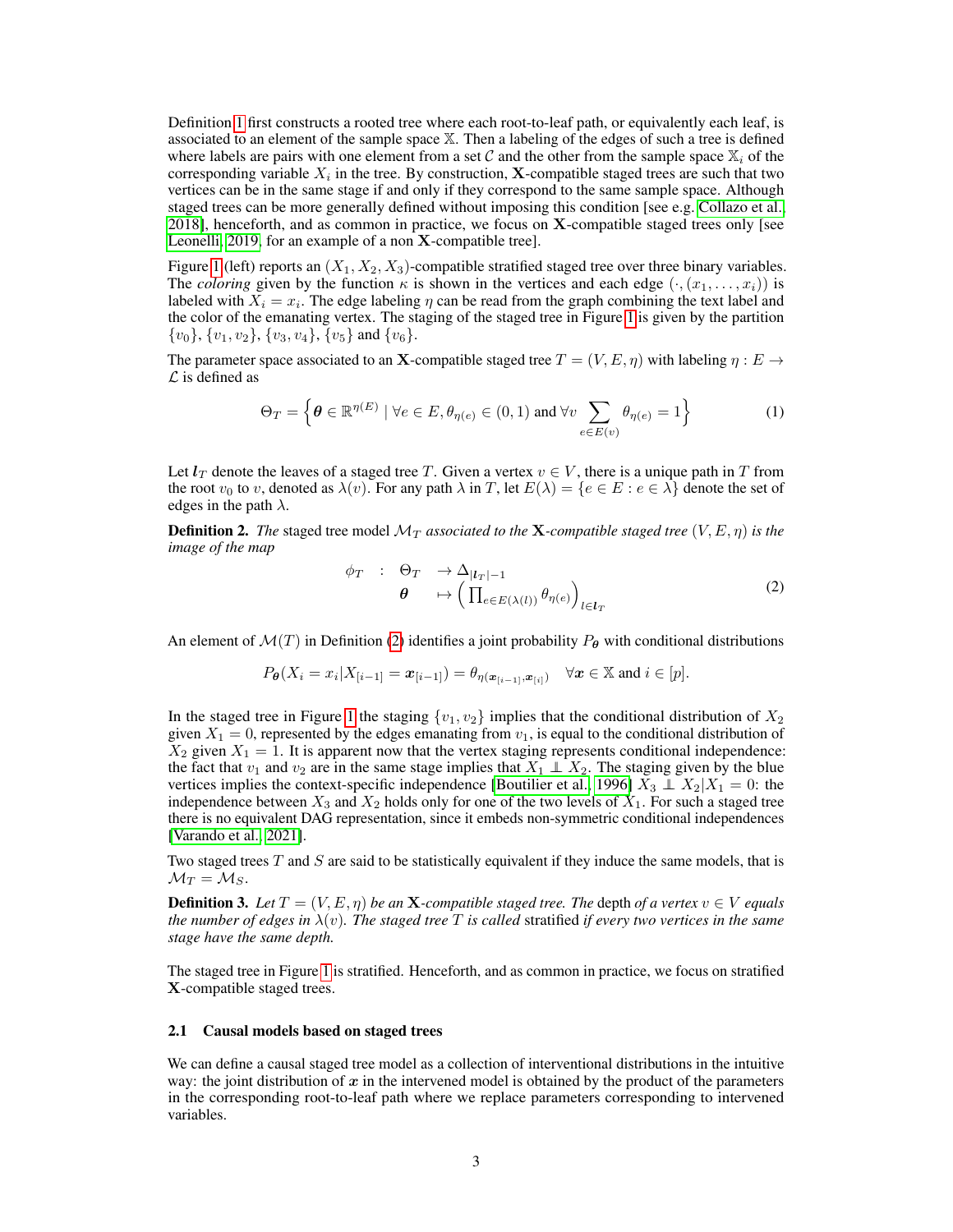<span id="page-3-0"></span>**Definition 4.** A staged tree causal model induced by an **X**-compatible staged tree  $T = (V, E, \eta)$  is *the class of interventional distributions defined, for each parameter vectors*  $\theta \in \Theta_T$ *, as follows:* 

$$
P_{\theta}\left(\boldsymbol{X}=\boldsymbol{x}|\operatorname{do}(\boldsymbol{X}_{I}=\boldsymbol{z}_{I})\right)=\prod_{i\notin I}\theta_{\eta(\boldsymbol{x}_{[i]},\boldsymbol{x}_{[i-1]})}\prod_{i\in I}\delta(x_{k},z_{k})
$$
\n
$$
=\begin{cases}\n\frac{P_{\theta}(\boldsymbol{X}=\boldsymbol{x})}{\prod_{i\in I}P_{\theta}(X_{i}=\boldsymbol{x}_{i}|X_{[i-1]}=\boldsymbol{x}_{[i-1]})} & \text{if } \boldsymbol{x}_{I}=\boldsymbol{z}_{I} \\
0 & \text{otherwise}\n\end{cases}
$$
\n(3)

In particular under the empty intervention we recover the observational distribution  $P_{\theta}$ .

We say that two staged trees  $T$  and  $S$  are causally equivalent if they induce the same class of interventional distributions as in Definition [4.](#page-3-0) Obviously two causally equivalent staged trees are also statistically equivalent but not viceversa.

We have that, as for DAGs, intervening on a variable, only affects downstream variables,

$$
P(X_i | \text{do}(X_I = z_I)) = P(X_i | \text{do}(X_I = z_{I \cap [i-1]}))
$$
  
= 
$$
\sum_{\mathbf{x}_{-I \cap [i-1]}} P(X_i | X_{-I \cap [i-1]} = x_{-I \cap [i-1]}, X_{I \cap [i-1]} = z_{I \cap [i-1]}).
$$
 (4)

Thus, in particular,

$$
P\left(X_i = x_i | \text{do}(X_{[i-1]} = \boldsymbol{z}_{[i-1]})\right) = P\left(X_i = x_i | \textbf{X}_{[i-1]} = \boldsymbol{z}_{[i-1]}\right) = \theta_{\eta(\boldsymbol{x}_{[i-1]}, \boldsymbol{x}_{[i]})}.
$$

### <span id="page-3-1"></span>3 Causal discovery algorithms

Causal discovery with staged tree models has been discussed by [Cowell and Smith](#page-9-6) [\[2014\]](#page-9-6) and in [Collazo et al.](#page-9-8) [\[2018\]](#page-9-8).

In particular, [Cowell and Smith](#page-9-6) [\[2014\]](#page-9-6) used the order search introduced by [Silander and Leong](#page-10-5) [\[2013\]](#page-10-5) together with an exhaustive search for the best stages structures (the labelling  $\eta$ ). In general, the dynamic programming approach for order search of [Silander and Leong](#page-10-5) [\[2013\]](#page-10-5) can be coupled with every score that can be decomposed across the depth of the staged tree and with algorithms that estimate the stages structure of a variable given the set of preceding ones. This method effectively finds the best scoring order, reducing the needed computations compared to the naive procedure that would score all possible ordering of the variables.

[Collazo et al.](#page-9-8) [\[2018\]](#page-9-8) correctly reports that causal discovery with staged trees can be effectively carried only if coupled with a method to compute the statistical equivalence class of a model. While an algebraic characterization of equivalence classes [\[Görgen and Smith, 2018\]](#page-9-16) and an algorithm to compute them have been defined [\[Görgen et al., 2018\]](#page-9-17), at the moment a practical implementation is not available.

We thus propose to use the dynamic programming algorithm of [Silander and Leong](#page-10-5) [\[2013\]](#page-10-5) together with two heuristic algorithms for stages structures discovery under a given order: (1) a backward hillclimbing algorithm to minimize BIC score and  $(2)$  a k-means clustering of square root probabilities (similar to [Silander and Leong](#page-10-5) [\[2013\]](#page-10-5)). In both cases we use the BIC score as criteria for selecting the best ordering of the variables [see [Görgen et al., 2020,](#page-9-20) for details].

We implement the dynamic programming order search in the framework of the stagedtrees R package [\[Carli et al., 2020\]](#page-9-12). In particular our implementation can be coupled with all the staging recovery algorithms available in the stagedtrees package. We refer to the Appendix for a detailed description of the methods used.

## 4 Context-specific interventional discrepancy

Similarly to the structural interventional distance (SID) for DAGs [\[Peters and Bühlmann, 2015\]](#page-10-8), which counts the number of wrongly estimated interventional distributions, we can define a context interventional discrepancy, with respect to a reference staged tree  $(T)$ . Such a discrepancy measures the extent of the errors done in computing context-specific interventions using a different staged tree (S).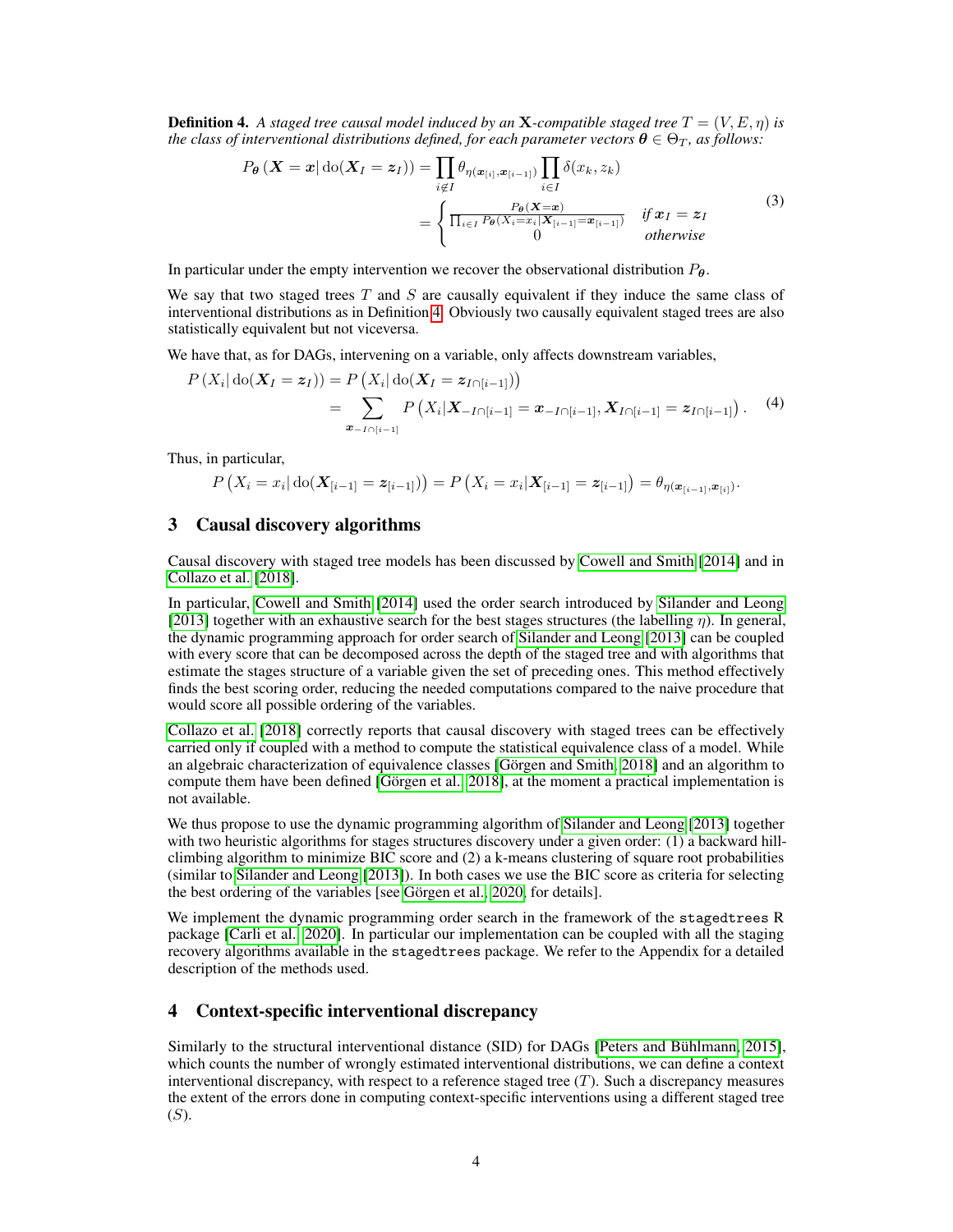<span id="page-4-0"></span>**Definition 5.** Let  $T = (V, E, \eta)$  be an X-compatible staged event tree and  $S = (W, F, \nu)$  an  $X_{\pi}$ *compatible staged event tree, where* π *is a permutation of* [p]*. We define the context interventional discrepancy* CID(T, S) *as,*

$$
CID(T, S) = \sum_{i \in [p]} CID_i(T, S),
$$

*where* CID<sub>i</sub>  $(T, S)$  *is the proportion of contexts*  $x_{[i-1]} \in \mathbb{X}_{[i-1]}$  *for which the interventional*  $distribution\; P(X_i | \mathrm{do}(X_{[i-1]} = x_{[i-1]}))$  is wrongly inferred by S with respect to T. Precisely,  $P(X_i|\, \mathrm{do}(\bm{X}_{[i-1]}=\bm{x}_{[i-1]}))$  is wrongly inferred by  $S$  with respect to  $T$  if there exists  $P\in \mathcal{M}_T$  such *that*

$$
P(X_i = x_i | \mathbf{X}_{[i-1]} = \mathbf{x}_{[i-1]}) \neq P(X_i = x_i | \mathbf{X}_I \in \{\mathbf{y}_I \in \mathbb{X}_I : \nu(\mathbf{y}_K, w) = \nu(\mathbf{x}_K, u)\}),
$$

*where*  $J = \{j : j > i \text{ and } \pi(j) < \pi(i)\}\$ ,  $I = \{j : j < i \text{ and } \pi(j) < \pi(i)\}\$  and  $K = I \cup J$ .

We detail in the Appendix the algorithm to compute the CID between two staged trees.

Intuitively, CID measures how much a different staged trees  $S$  can be used to compute interventional distributions of the type  $P(X_i | \text{do}(\mathbf{X}_{[i-1]} = \mathbf{x}_{[i-1]})).$  We choose to consider only marginal distributions under interventions on the preceding variables in the true model T, instead of pairwise interventional distributions of the form  $P(X_i | \text{do}(X_j = x_j))$  as in the definition of SID [\[Peters and](#page-10-8) [Bühlmann, 2015\]](#page-10-8). This is because our goal is to quantify the effect context-specific interventions. However, other measures of discrepancy between staged tree causal models could not be alternatively defined.

As an example of the computation of  $\text{CID}(T, S)$ , consider the two staged trees in Figure [1,](#page-1-1) where the left tree is  $T$  and the right one is  $S$ . We need to determine which interventional distributions for the left staged tree are wrongly inferred by the right one. For example, consider the intervention  $\text{do}(X_1 = 0, X_2 = 1)$  and the distribution  $P(X_3 | \text{do}(X_1 = 0, X_2 = 1))$  for  $P \in \mathcal{M}_T$ . We have that,

$$
P(X_3 | \text{do}(X_1 = 0, X_2 = 1)) = P(X_3 | X_1 = 0, X_2 = 1),
$$

and,  $J = \emptyset, I = \{1\}$ , thus, because  $v_3$  and  $v_4$  belong to the same stage in T:

$$
P(X_3|X_1=0) = P(X_3|X_1=0, X_2=0) = P(X_3|X_1=0, X_2=1),
$$

and  $P(X_3 | \text{do}(X_1 = 0, X_2 = 1))$  is then correctly inferred by S. On the other hand, we have that  $P(X_3 | \text{do}(X_1 = 1, X_2 = 1))$  is wrongly inferred by S because  $P(X_3, |X_1 = 1, X_2 = 1) \neq$  $P(X_3|X_1 = 1)$  in general. To see this, notice that

$$
P(X_3|X_1=1) = \sum_{x_2=0,1} P(X_3|X_1=1, X_2=x_2)P(X_2=x_2|X_1=1),
$$

and  $P(X_3, |X_1 = 1, X_2 = 1) \neq P(X_3 | X_1 = 1)$  if, for example, we choose  $P(X_2 = x_2 | X_1 = 1)$ 1) = 0.5 and  $P(X_3|X_1 = 1, X_2 = 0) \neq P(X_3|X_1 = 1, X_2 = 1)$ .

As another example, consider the interventional distribution  $P(X_2 | \text{do}(X_1 = 1))$ . In this case we have  $I = \{1\}$  and  $J = \{3\}$ , and since vertices  $v_1, v_2$  are in the same stage (and so are  $\{w_5, w_4\}$  and  $\{w_3, w_6\}$ , we have that

$$
P(X_2|X_1 = 1) = P(X_2) = P(X_2|X_1 \in \{0, 1\}),
$$

that is, S correctly infers the interventional distribution  $P(X_2 | \text{do}(X_1 = 1))$  for every  $P \in \mathcal{M}_T$ .

Similar to SID, the context-specific intervention discrepancy is not symmetric. The following proposition collects some properties of the newly defined measure.

Proposition 1. *The following properties hold for* CID*.*

- *i.*  $\text{CID}(T, S) = 0$  *for every pair of causally equivalent staged trees* S, T.
- *ii. If*  $\text{CID}(T, S) = 0$  *then for every*  $P \in \mathcal{M}(T)$  *we have that*  $P(X_i | do(X_{[i-1]} = x_{[i-1]}))$  *is correctly computed in* S*.*
- *iii. If*  $\mathcal{M}(T) \subseteq \mathcal{M}(S)$  *and*  $\pi$  *is the identity, then*  $\text{CID}(T, S) = 0$ *.*
- *iv. If*  $\mathcal{M}_T$  *is the fully independence model then*  $CID(T, S) = 0$  *for every*  $X_{\pi}$ -compatible *staged tree* S*.*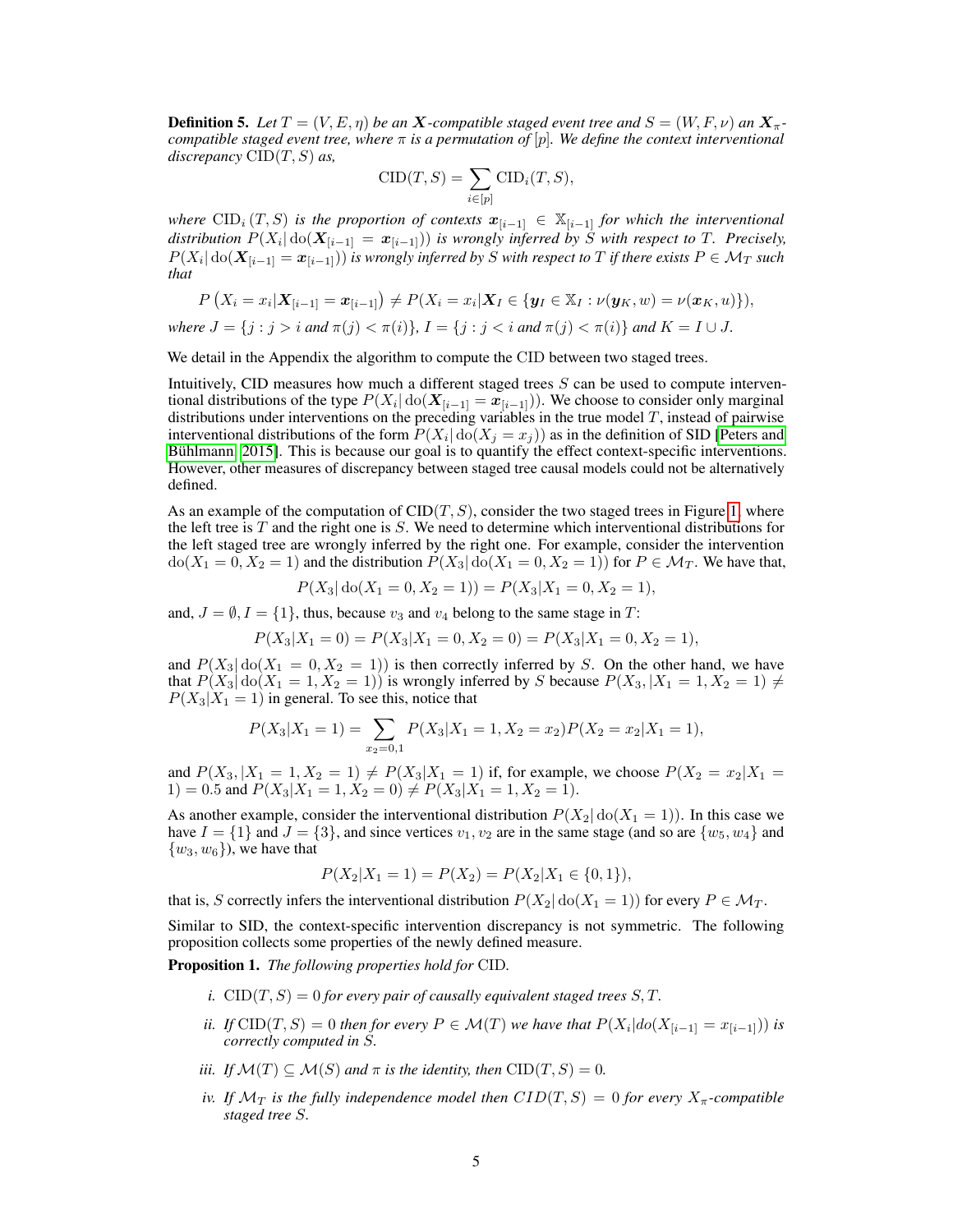<span id="page-5-0"></span>

Figure 2: CID and SID between randomly generated DAGs over 5 binary variables.

The proof of the above proposition can be found in the Appendix and follows directly from Definition [5.](#page-4-0)

As described [Collazo et al.](#page-9-8) [\[2018\]](#page-9-8) and detailed in [Varando et al.](#page-10-9) [\[2021\]](#page-10-9), every DAG model over a categorical random vector can be written as a staged tree with variables ordered as one of the topological orders of the DAG. We can thus always transform DAGs into statistically equivalent staged trees and compute the CID between the two equivalent staged trees as explained above. In order to compare CID and SID we perform a simulation study where we sample uniformly DAGs over 5 binary variables and compute their CID and SID. The results are reported in the two dimensional density and scatter plot in Figure [2.](#page-5-0) We can see that there is a high correlation between the two measures thus highlighting that CID is a sensible measure that could be used not only for non-symmetric models, but also for symmetric ones based on DAGs.

## 5 Simulation experiments

We perform a simulation study to evaluate the feasibility of the proposed approach and to demonstrate its superiority with respect to the classical DAG algorithms under the assumption that the true model is a staged tree.

We simulate data from randomly generated staged trees model with different degrees of complexity: number of stages per variables ( $k \in \{2, 3, 4\}$ ) and number of possible levels per categorical variable  $(l \in \{2, 3, 4\})$ . We consider models with 2, 3, 4 and 5 variables, and sample sizes ranging from 100 to 10000 observations. For each parameters' combination we perform 100 repetition of the experiment each time randomly shuffling the order of the variables to eliminate any possible bias of the search heuristics.

We run the staged trees approach described in Section [3](#page-3-1) using the backward hill-climbing search (best\_bhc) and the k-means heuristic (best\_kmeans) with the number of clusters fixed to 2. Our two routines are compared to two classical DAG learning algorithms such as tabu search (tabu) and max-min hill-climbing (mmhc) [\[Tsamardinos et al., 2006\]](#page-10-10), both implemented in the bnlearn R package [\[Scutari, 2010\]](#page-10-11).

Results are displayed in Figure [3,](#page-6-0) where the average CID and Kendall tau distance between the variable orderings are plotted as a function of the sample size  $N$  for the case of 5 variables with maximum 4 levels. Additional results and computational time of the different algorithms are reported in the Appendix.

We can observe that, as expected, methods based on staged trees are able to better recover the causal structure of the true model. Since the true models are randomly generated staged trees we can expect that algorithms which search for the best DAG are not able to recover the true relationships between the variables. More specifically, we observe that the method based on the k-means algorithm works very well when the number of stages per variable matches the number of clusters  $(k = 2)$ , while, with respect to CID, its performance degrades for  $k = 3, 4$ . The backward hill-climbing methods,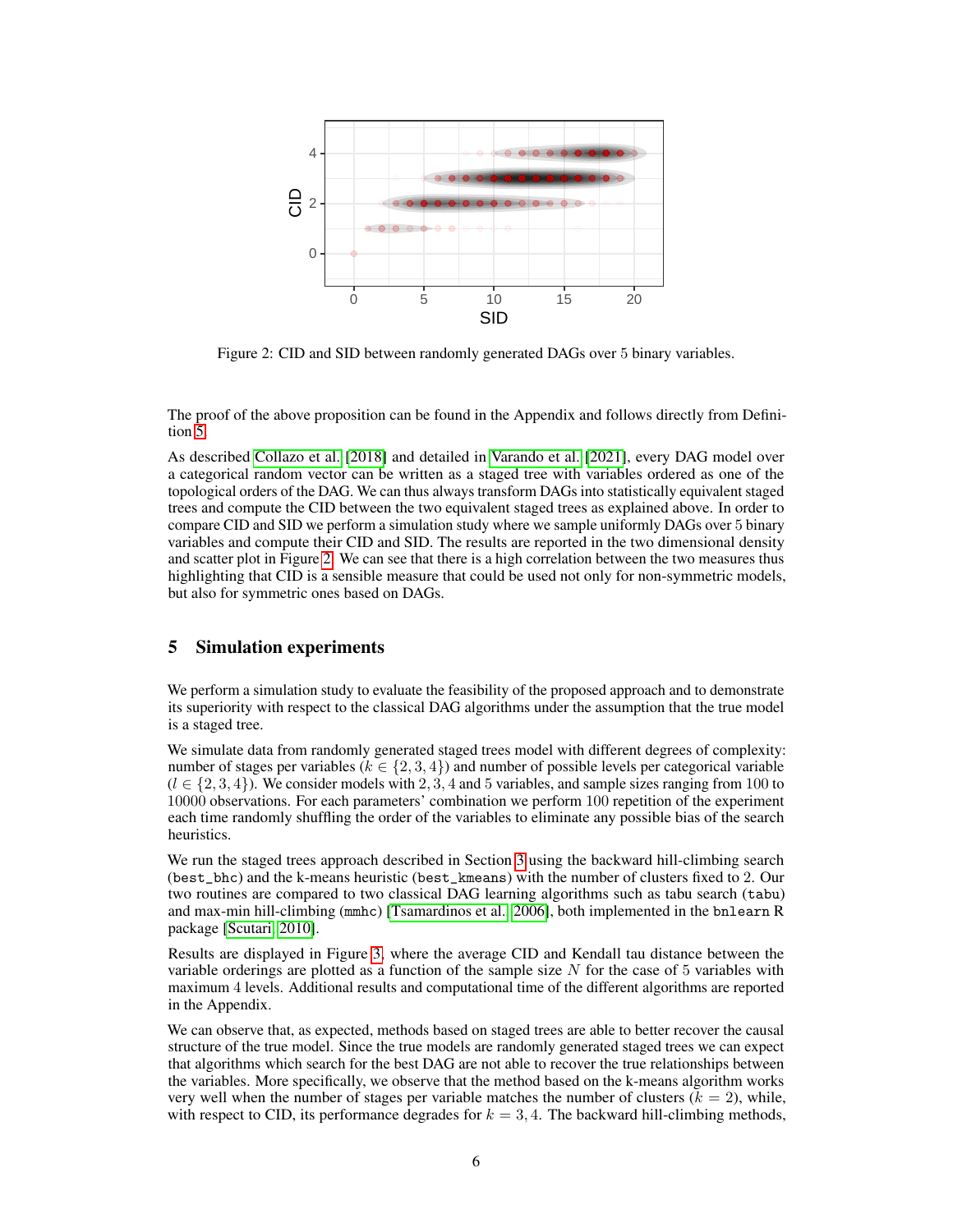<span id="page-6-0"></span>

Figure 3: Context interventional discrepancy (CID) and Kendall tau distance (KD) between the estimated and true model.

instead, requires a bigger sample size, but it is able to perform well even when the true model is more complex.

Additionally, it is interesting to notice that both staged tree approaches are able to recover well the causal order of the variables in all considered scenarios. This is especially interesting for the k-means algorithm which performs better than the backward hill-climbing method with respect to the Kendall distance even when it is misspecified  $(k > 2)$ .

For completeness, in the Appendix, we report results for a simulation study where the true model is a randomly generated DAG: as expected, in this case DAG methods perform better than the proposed staged trees algorithms.

# 6 Real-world data

We next illustrate the use of staged trees to uncover causal relationships using data from the 2014 survey "*Aspects on everyday life*" collected by ISTAT (the Italian National Institute of Statistics) [\[ISTAT, 2014\]](#page-9-21). The survey collects information from the Italian population on a variety of aspects of their daily lives. For the purpose of this analysis we consider five of the many questions asked in the survey: do you practice sports regularly?  $(S = yes/no)$ ; do you have friends you can count on?  $(F =$ yes/no); do you believe in people? ( $B = yes/no$ ); do you feel your neighborhood is degraded ( $D =$ yes/no); do you watch  $TV$ ? (T = yes/no). Instances with a missing answer were dropped, resulting in 35870 answers to the survey.

For each of the possible variable orderings (120 in total), a staged tree is learned with a backward hill-climbing algorithm optimizing the BIC score. In Figure [4](#page-7-0) the BIC of the best model for each order is reported. There are six models having the same BIC and belonging to the same equivalence class. Therefore in the data there is no information to favour one of these orders over the others.

For each BIC-minimizing staged tree, we construct a DAG representation of the tree using the methodology of [Varando et al.](#page-10-9) [\[2021\]](#page-10-9): an edge between two variables represents the presence of (non-)symmetric dependence and the lack of an edge is interpreted as a symmetric conditional independence statement (as in standard DAG models). It can be shown that for all six orders the resulting DAG is complete. Given these six DAGs we then construct a partial DAG (PDAG) as follows: if in all six DAGs two variables are connected by an edge according to the same direction, the PDAG has that directed edge; otherwise, two variables are joined by an undirected edge. The resulting PDAG is reported in Figure [5](#page-7-1) (left).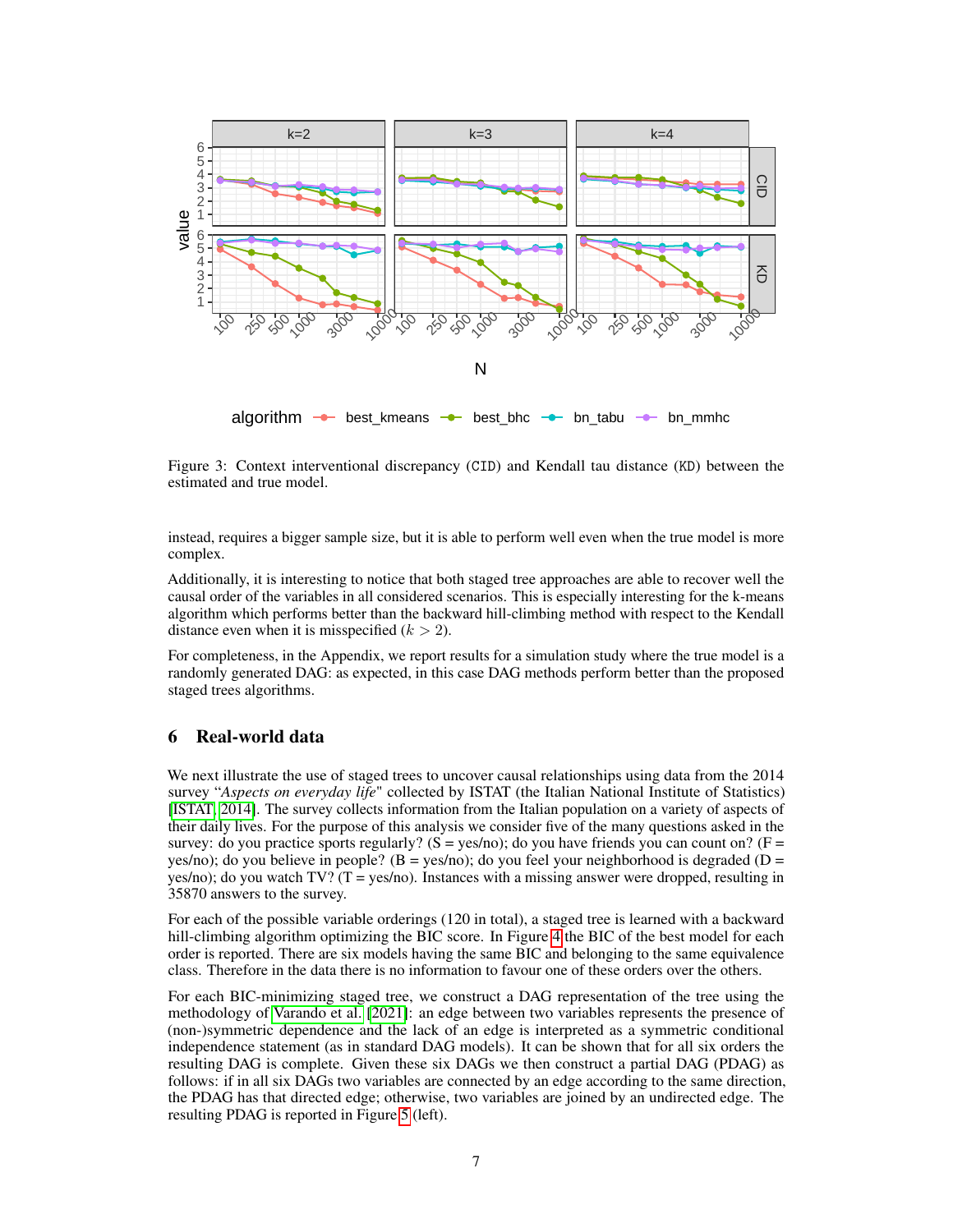<span id="page-7-0"></span>

<span id="page-7-1"></span>Figure 4: BICs of the best staged tree for every possible order of the ISTAT dataset.



Figure 5: PDAGs for the ISTAT dataset, constructed from staged trees (left) and from standard DAG algorithms (right).

From the PDAG in Figure [5](#page-7-1) (left) we can deduce that there is a dependence between whether an individual practice sports (S), has friends to count on (F), and believes in others (B), but no causal statements about them can be made. The PDAG includes three edges into the vertex D. Therefore the data supports the hypothesis that S, F and B have a causal effect on whether an individual feels their neighborhood is degraded. Similarly, all previous variables have a causal effect on whether an individual watches TV. Although the PDAG tells us that such causal effects exist, it does not report the specific form of non-symmetric dependence they entertain.

In order to understand how the variables causally depend on each other, we can refer to one of the BIC-minimizing staged trees. Figure [6](#page-8-0) reports the learned staged tree for the order (S,F,B,D,T). The staging over the variables D and T (vertices  $v_7$  to  $v_{30}$ ) shows an highly asymmetric dependence structure which could not be represented by a DAG model. For instance, the staging  $\{v_7, v_{11}, v_{13}\}$ and  $\{v_8, v_{12}, v_{14}\}$  implies that, in the context S = no, F has no causal effect on D. Furthermore, it implies that, in the context F = yes, S has no causal effect on D. The fact that the vertices  $v_{15}$ ,  $v_{16}$ ,  $v_{19}$ and  $v_{20}$  are in the same stage implies that, in the context S = yes and B = yes, F and D have no causal effect on T. In words, for individuals that practice sports and believe in others, whether or not they have friends and live in degraded neighborhoods does not affect whether or not they watch television. Due to space constraints we do not discuss the full causal interpretation of the staged tree in Figure [6,](#page-8-0) but it is apparent that the flexibility of the staging enables for the intuitive representation of complex non-symmetric causal relationships learned from data.

Figure [5](#page-7-1) (right) further reports the PDAG learned using standard DAG learning algorithms implemented in bnlearn [\[Scutari, 2010\]](#page-10-11). Since DAGs cannot represent non-symmetric types of dependence, the model embeds conditional independences which are not supported by the data: the BIC of the best staged tree is 169754, whilst the one of the learned DAG is 169789. Furthermore, notice that all the edges of the PDAG on the right are undirected and therefore standard DAG algorithms do not actually find any causal relationship in this dataset.

# 7 Conclusions

We introduced and implemented causal discovery algorithms based on staged trees which extend classic DAG models to account for complex, non-symmetric causal relationships. In order to assess the effectiveness of staged trees in causal reasoning, we defined a new discrepancy that measures the agreement between the interventional distributions of two staged trees. Our simulation experiments demonstrate that if the data is simulated from a staged tree model, and therefore embeds nonsymmetric relationships between variables, staged trees outperform DAG models. Our real-world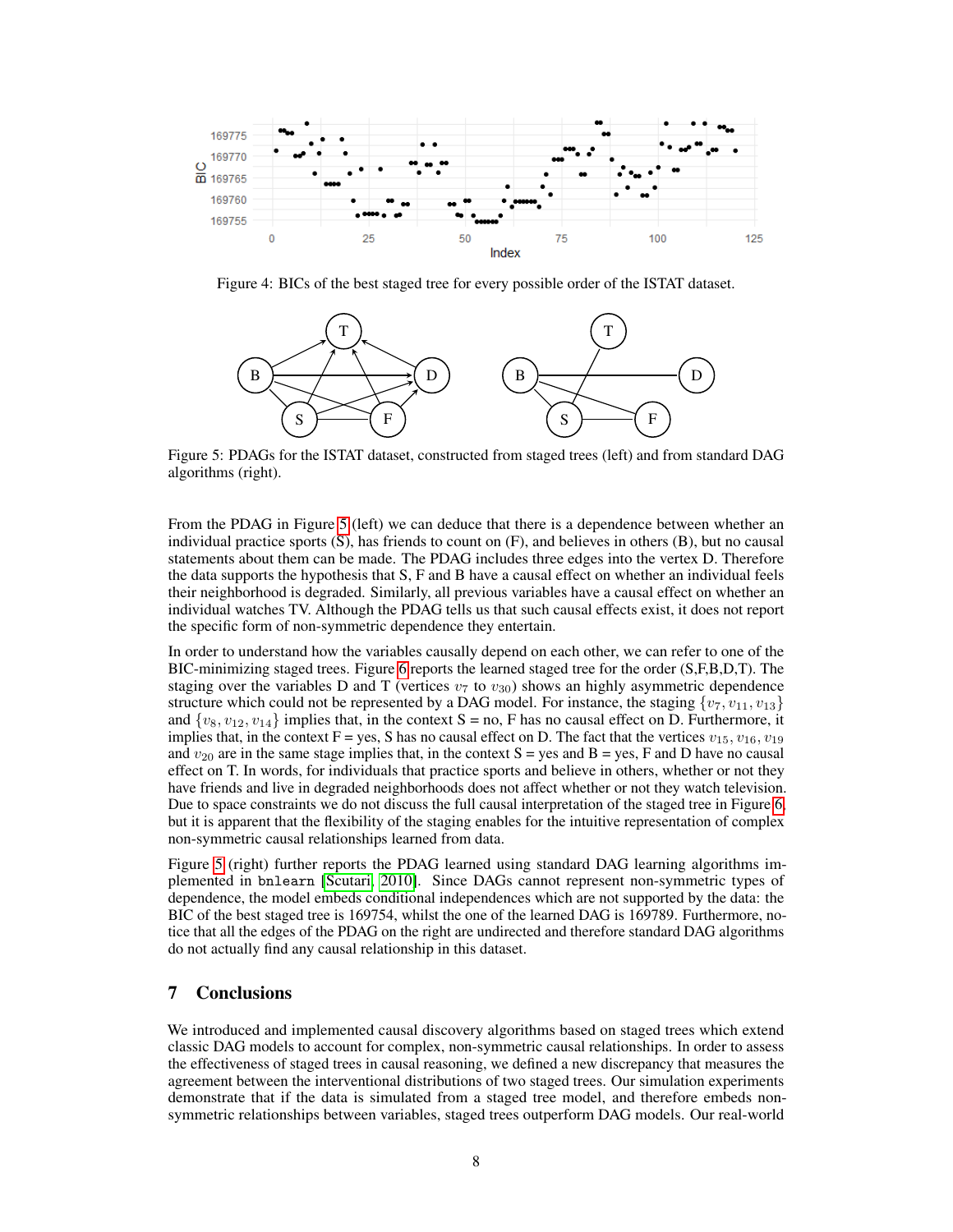<span id="page-8-0"></span>

Figure 6: Staged tree maximizing the BIC for the order (S,F,B,D,T).

application further highlights the need for non-symmetric models since staged trees, despite of their complexity, outperform DAGs in terms of penalized model fit.

In general we demonstrated that staged tree models can be a valuable tool for causal discovery and various directions for future work are possible. As showed in the Appendix due to space constraints, the proposed methods obtain good results also in the bivariate case which usually is impossible to tackle with standard DAGs since the two possible directions belong to the same Markov equivalence class. We are currently focusing on the derivation of theoretical results about the identifiability of the causal order when non-symmetric relationships between two variables are present.

Additional heuristics to learn the stages structures are currently being developed, and similarly different strategies for learning variable ordering. While the methods described in the present work obtain good results, they are lacking in scalability and new heuristics are needed to tackle a larger number of variables efficiently.

# Acknowledgments and Disclosure of Funding

Gherardo Varando's work was partly funded by the European Research Council (ERC) Synergy Grant "Understanding and Modelling the Earth System with Machine Learning (USMILE)" under Grant Agreement No 855187.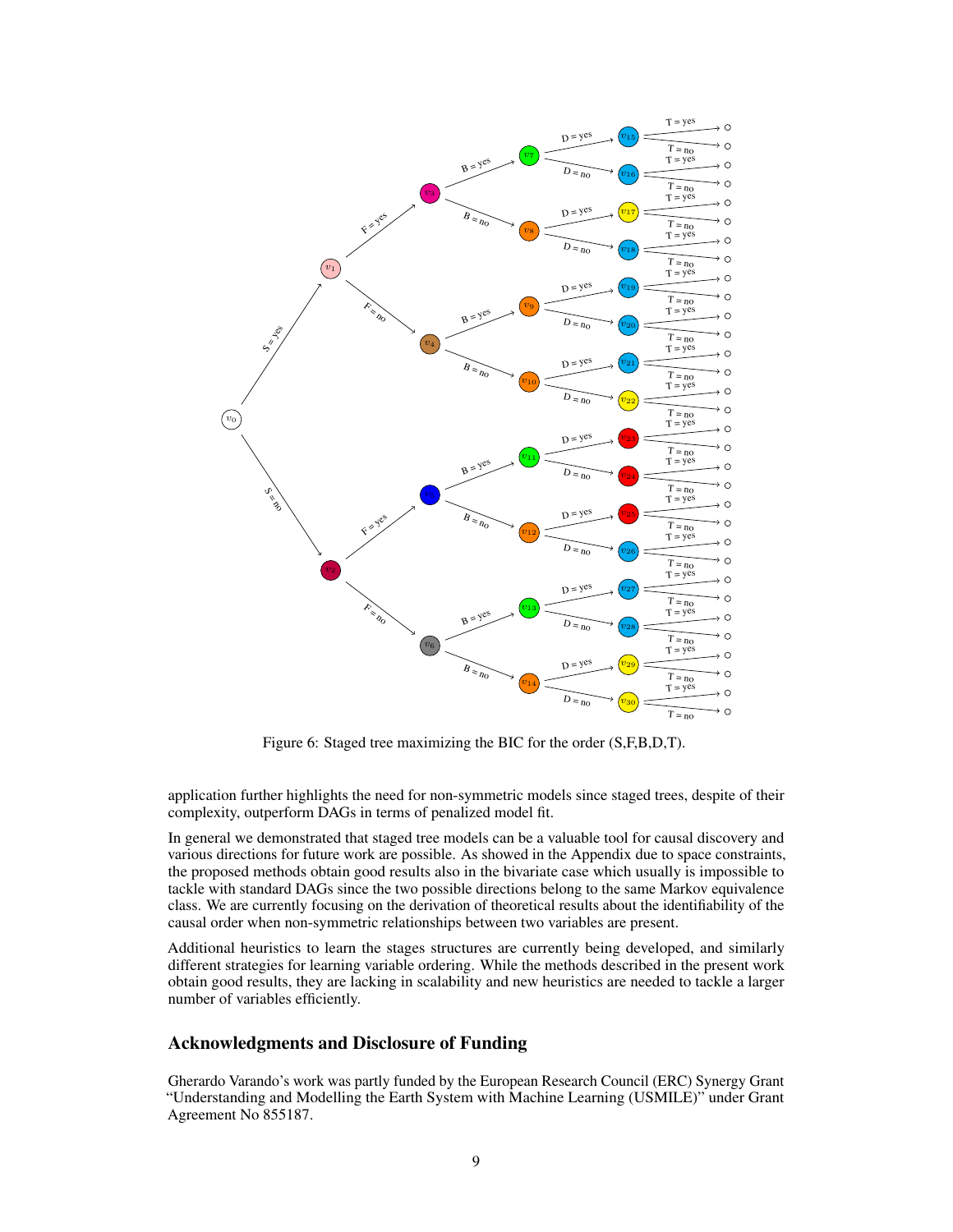# References

- <span id="page-9-19"></span>C. Boutilier, N. Friedman, M. Goldszmidt, and D. Koller. Context-specific independence in Bayesian networks. In *Proceedings of the 12th Conference on Uncertainty in Artificial Intelligence*, pages 115–123, 1996.
- <span id="page-9-5"></span>R. Cai, J. Qiao, K. Zhang, Z. Zhang, and Z. Hao. Causal discovery from discrete data using hidden compact representation. *Advances in Neural Information Processing Systems*, 2018:2666, 2018.
- <span id="page-9-12"></span>F. Carli, M. Leonelli, E. Riccomagno, and G. Varando. The R package stagedtrees for structural learning of stratified staged trees. *arXiv:2004.06459*, 2020.
- <span id="page-9-2"></span>D. M. Chickering. Optimal structure identification with greedy search. *Journal of machine learning research*, 3(Nov):507–554, 2002.
- <span id="page-9-9"></span>R. A. Collazo and J. Q. Smith. A new family of non-local priors for chain event graph model selection. *Bayesian Analysis*, 11(4):1165–1201, 2016.
- <span id="page-9-8"></span>R. A. Collazo, C. Görgen, and J. Q. Smith. *Chain Event Graphs*. Chapmann & Hall, 2018.
- <span id="page-9-6"></span>R. G. Cowell and J. Q. Smith. Causal discovery through MAP selection of stratified chain event graphs. *Electronic Journal of Statistics*, 8(1):965–997, 2014.
- <span id="page-9-15"></span>E. Duarte and L. Solus. Algebraic geometry of discrete interventional models. *arXiv:2012.03593*, 2020.
- <span id="page-9-10"></span>G. Freeman and J. Q. Smith. Bayesian MAP model selection of chain event graphs. *Journal of Multivariate Analysis*, 102(7):1152–1165, 2011.
- <span id="page-9-13"></span>T. Genewein, T. McGrath, G. Déletang, V. Mikulik, M. Martic, S. Legg, and P. A. Ortega. Algorithms for causal reasoning in probability trees. *arXiv:2010.12237*, 2020.
- <span id="page-9-1"></span>C. Glymour, K. Zhang, and P. Spirtes. Review of causal discovery methods based on graphical models. *Frontiers in Genetics*, 10:524, 2019.
- <span id="page-9-16"></span>C. Görgen and J. Q. Smith. Equivalence classes of staged trees. *Bernoulli*, 24(4A):2676–2692, 2018.
- <span id="page-9-14"></span>C. Görgen, M. Leonelli, and J. Q. Smith. A differential approach for staged trees. In *European Conference on Symbolic and Quantitative Approaches to Reasoning and Uncertainty*, pages 346–355, 2015.
- <span id="page-9-17"></span>C. Görgen, A. Bigatti, E. Riccomagno, and J. Q. Smith. Discovery of statistical equivalence classes using computer algebra. *International Journal of Approximate Reasoning*, 95:167–184, 2018.
- <span id="page-9-20"></span>C. Görgen, M. Leonelli, and O. Marigliano. The curved exponential family of a staged tree. *arXiv:2010.15515*, 2020.
- <span id="page-9-3"></span>P. Hoyer, D. Janzing, J. M. Mooij, J. Peters, and B. Schölkopf. Nonlinear causal discovery with additive noise models. *Advances in Neural Information Processing Systems*, 21:689–696, 2008.
- <span id="page-9-7"></span>B. Huang, K. Zhang, Y. Lin, B. Schölkopf, and C. Glymour. Generalized score functions for causal discovery. In *Proceedings of the 24th ACM SIGKDD International Conference on Knowledge Discovery & Data Mining*, pages 1551–1560, 2018.
- <span id="page-9-21"></span>ISTAT. Multiscopo istat – aspetti della vita quotidiana. UniData - Bicocca Data Archive, Milano. Codice indagine SN147. Versione del file di dati 2.0, 2014.
- <span id="page-9-18"></span>M. Leonelli. Sensitivity analysis beyond linearity. *International Journal of Approximate Reasoning*, 113:106–118, 2019.
- <span id="page-9-11"></span>M. Leonelli and G. Varando. Structural learning of simple staged trees. 2021.
- <span id="page-9-4"></span>R. P. Monti, K. Zhang, and A. Hyvärinen. Causal discovery with general non-linear relationships using non-linear ica. In *Uncertainty in Artificial Intelligence*, pages 186–195. PMLR, 2020.
- <span id="page-9-0"></span>J. Pearl. *Causality*. Cambridge University Press, 2009.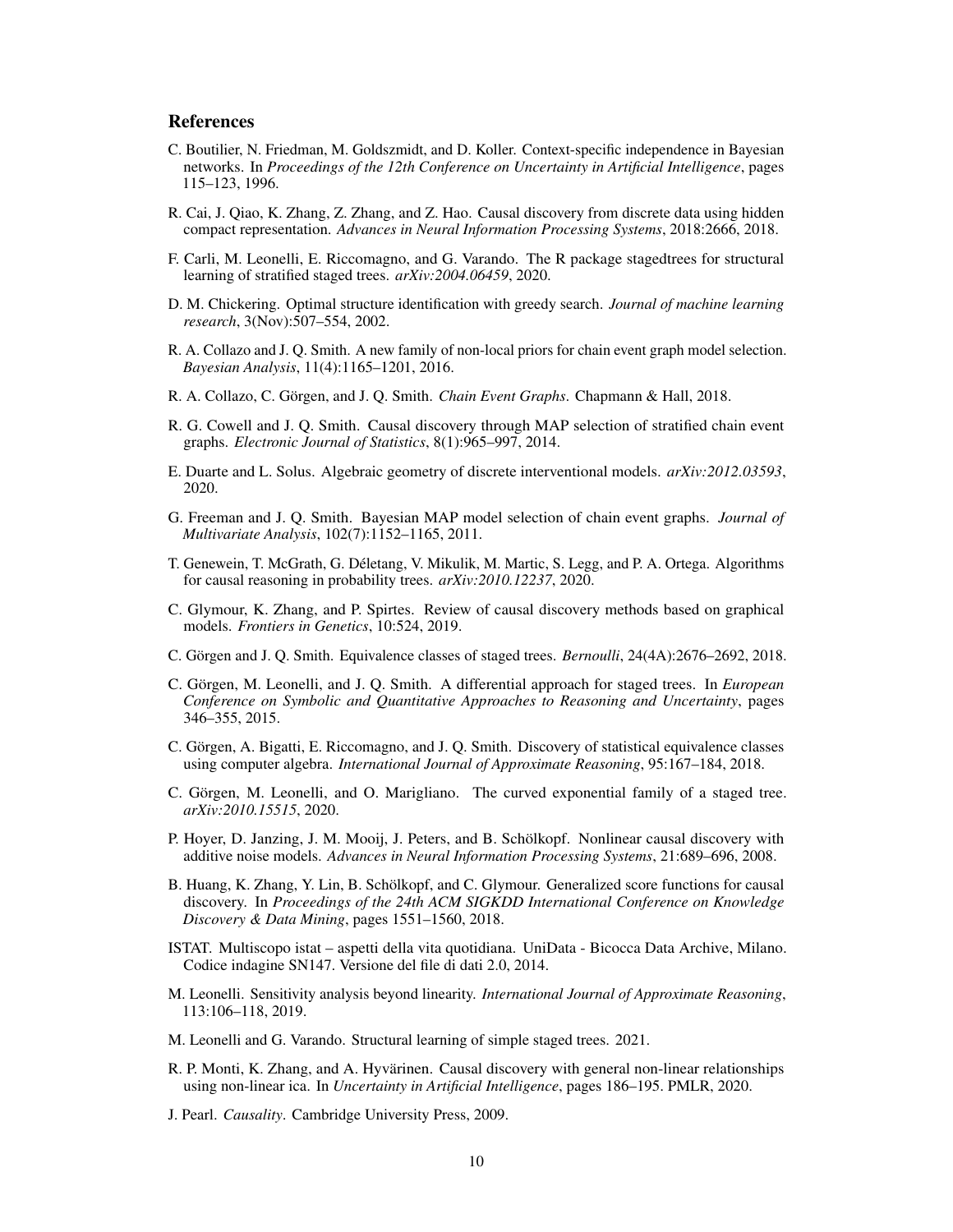- <span id="page-10-8"></span>J. Peters and P. Bühlmann. Structural intervention distance for evaluating causal graphs. *Neural Computation*, 27(3):771–799, 2015.
- <span id="page-10-3"></span>J. Peters, D. Janzing, and B. Schölkopf. Identifying cause and effect on discrete data using additive noise models. In *Proceedings of the 13th International Conference on Artificial Intelligence and Statistics*, pages 597–604. JMLR Workshop and Conference Proceedings, 2010.
- <span id="page-10-11"></span>M Scutari. Learning Bayesian networks with the bnlearn R package. *Journal of Statistical Software*, 35(3):1–22, 2010.
- <span id="page-10-1"></span>S. Shimizu, P. O. Hoyer, A. Hyvärinen, A. Kerminen, and M. Jordan. A linear non-Gaussian acyclic model for causal discovery. *Journal of Machine Learning Research*, 7(10), 2006.
- <span id="page-10-5"></span>T. Silander and T. Y. Leong. A dynamic programming algorithm for learning chain event graphs. In *Proceedings of the International Conference on Discovery Science*, pages 201–216, 2013.
- <span id="page-10-4"></span>J. Q. Smith and P. E. Anderson. Conditional independence and chain event graphs. *Artificial Intelligence*, 172(1):42 – 68, 2008.
- <span id="page-10-0"></span>P. Spirtes, C. N. Glymour, R. Scheines, and D. Heckerman. *Causation, prediction, and search*. MIT press, 2000.
- <span id="page-10-7"></span>P. Thwaites. Causal identifiability via chain event graphs. *Artificial Intelligence*, 195:291–315, 2013.
- <span id="page-10-6"></span>P. Thwaites, J.Q. Smith, and E. Riccomagno. Causal analysis with chain event graphs. *Artificial Intelligence*, 174(12-13):889–909, 2010.
- <span id="page-10-10"></span>I. Tsamardinos, L. E. Brown, and C. F. Aliferis. The max-min hill-climbing Bayesian network structure learning algorithm. *Machine learning*, 65(1):31–78, 2006.
- <span id="page-10-9"></span>G. Varando, F. Carli, and M. Leonelli. Staged trees and asymmetry-labeled DAGs. 2021.
- <span id="page-10-2"></span>J. Viinikka, A. Hyttinen, J. Pensar, and M. Koivisto. Towards scalable Bayesian learning of causal DAGs. In *Advances in Neural Information Processing Systems*, volume 33, 2020.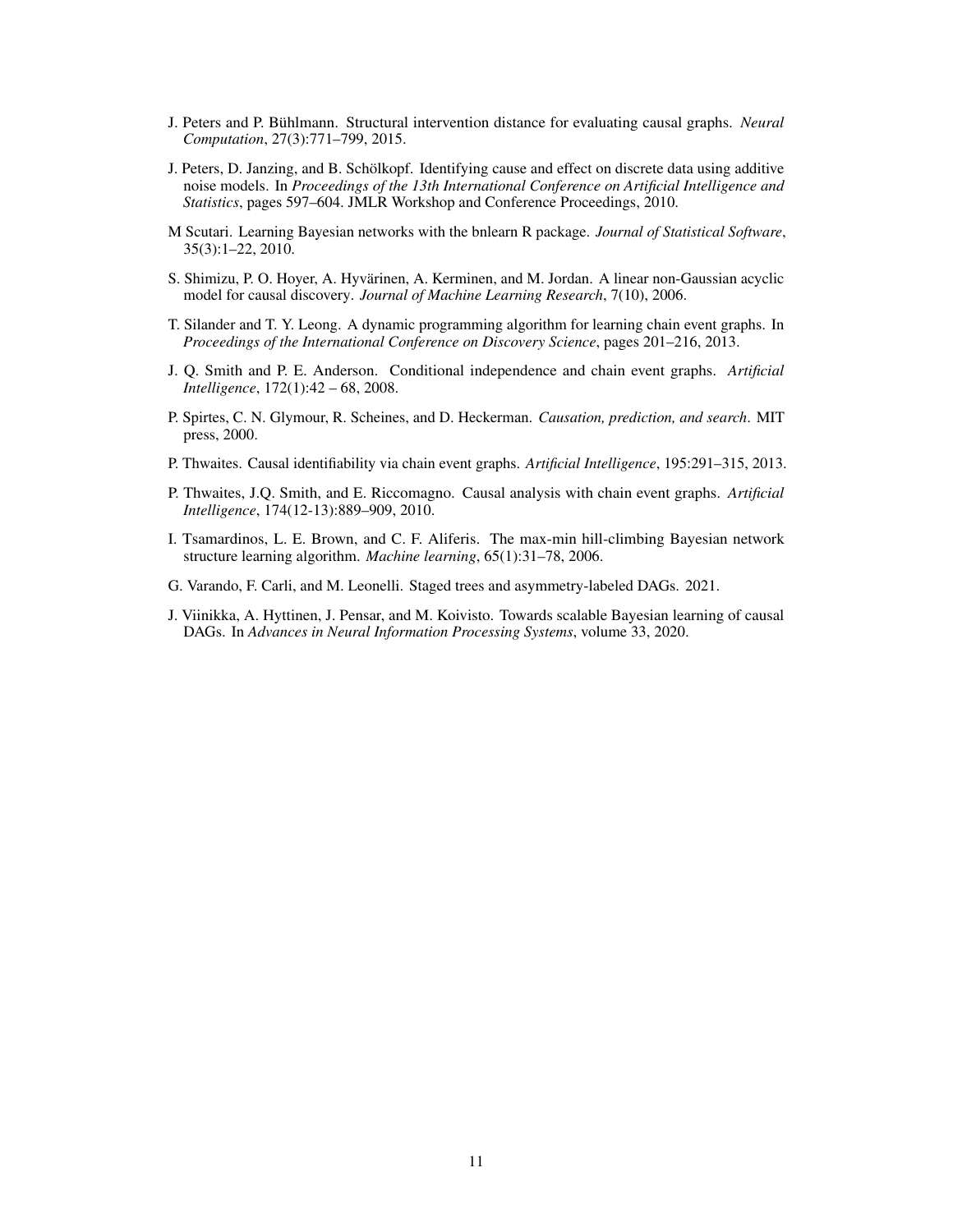# A Structural learning of stratified staged trees

We report here the two algorithms to search the space of  $X$ -compatible staged trees available in the stagedtrees R package [\[Carli et al., 2020\]](#page-9-12). Moreover we review the dynamic programming approach to learn the best variable ordering.

#### <span id="page-11-0"></span>A.1 Learning the stage structure with a fixed order

The space of possible  $X$ -compatible staged event tree is considerably larger than the space of possible DAGs. Even if we fix the order of the variables, exploring all possible combinations of stages structure becomes rapidly infeasible [\[Collazo et al., 2018\]](#page-9-8). We thus use two of the possible heuristic searches available in the stagedtrees package [\[Carli et al., 2020\]](#page-9-12).

The backward hill-climbing method consist in starting from the saturated model and, for each variable, iteratively try to join stages. At each step of the algorithm all possible combination of two stages are tried and the best move is chosen. The BIC score is used as guiding criterion; and since the loglikelihood decomposes across the depth of the tree, the stages search can be performed independently for each stratum.

The use of the k-means clustering of probabilities to learn staged event tree was firstly introduced by [Silander and Leong](#page-10-5) [\[2013\]](#page-10-5) as a fast alternative to backward hill-climbing algorithms. The default version implemented in the stagedtrees package perform k-means clustering over the square-root of the probabilities of a given variable given all the possible contexts.

Both algorithms operate over the stage structures of each variable  $X_i$  independently of the other variable stages. Furthermore, the estimated stages structure of a given variable is independent of the order of the preceding variables and depends only on which variables precede  $X_i$ .

#### A.2 Learning an optimal variable ordering

The methods described in the previous section output an  $X_\pi$ -compatible staged tree for each possible ordering  $\pi$  of the variables. For a small number of variables, it is possible to simply enumerate all possible n! staged trees for all possible orders, and select the best one(s) according to a chosen criterion (e.g. BIC).

[Silander and Leong](#page-10-5) [\[2013\]](#page-10-5) proposed a dynamic programming algorithm which still obtains the global optimum, but with a substantial reduction in computational complexity. The method can be coupled with every algorithm which operates independently on every variable and using as guiding score every function which can be decomposed across the variables of the model.

The search algorithm is based on the following assumptions:

- 1. The estimated stages structures of a variable  $X_i$  does not depend on the order of the preceding variables. For example, the stage structure obtained for variable  $X_3$  (by one of the two methods in Section [A.1\)](#page-11-0) is the same for the orderings  $X_1, X_2, X_3$  and  $X_2, X_1, X_3$ .
- 2. The estimated stages structure of a variable is independent of the estimated stages structures for the remaining variables.
- 3. The selection criterion to be optimized decomposes across the variables.

We refer to [Silander and Leong](#page-10-5) [\[2013\]](#page-10-5) and [Cowell and Smith](#page-9-6) [\[2014\]](#page-9-6) for the specifics of the dynamic programming approach.

# B Proof of Proposition 1

If two staged tree T, S are causally equivalent then for every  $P \in \mathcal{M}_T = \mathcal{M}_S$  we have

$$
P(X_i | \text{do}(\mathbf{X}_{[i-1]} = \mathbf{x}_{[i-1]})) = P(X_i | \text{do}(\mathbf{X}_I = \mathbf{x}_I)),
$$

thus,

$$
P(X_i = x_i | \mathbf{X}_{[i-1]} = \mathbf{x}_{[i-1]}) = P(X_i = x_i | \text{do}(\mathbf{X}_I = \mathbf{x}_I))
$$
  
= 
$$
P(X_i = x_i | \mathbf{X}_I \in \{\mathbf{y}_I \in \mathbb{X}_I : \nu(\mathbf{y}_K, w) = \nu(\mathbf{x}_K, u)\})
$$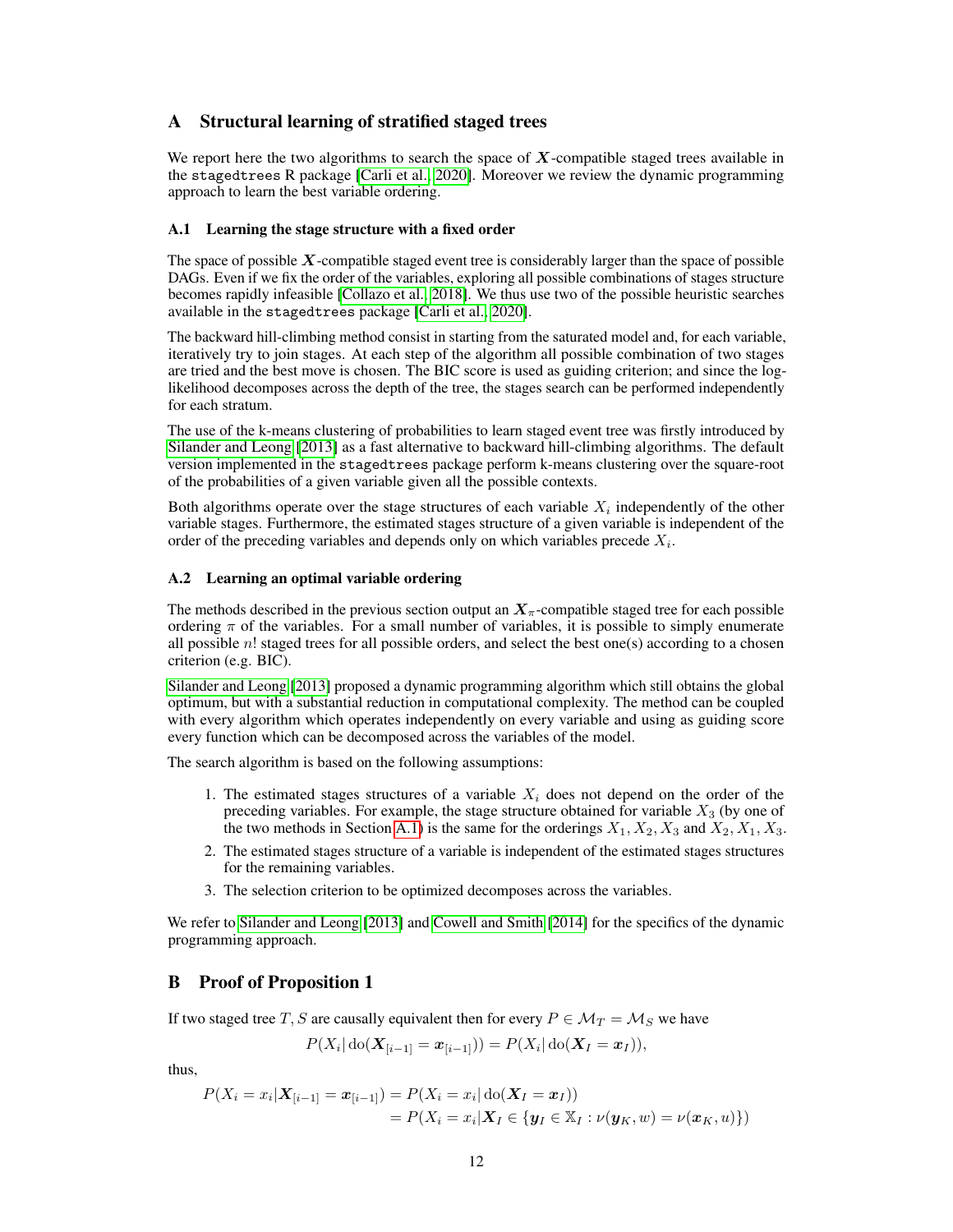which proves point (i). Point (ii) follows directly from the definition of CID.

To prove point (iii), observe that, since  $\pi$  is the identity both  $T = (V, E, \eta)$  and  $S = (V, E, \nu)$  are **X**-compatible staged event trees and thus  $\mathcal{M}_T \subseteq \mathcal{M}_S$  implies that  $\nu(u, v) = \nu(u', v') \Rightarrow \eta(u, v) =$  $\eta(u', v')$  (the stage structure of T is coarser than the one of S). Since  $P \in M_T$ , we have,

$$
P(X_i = x_i | \mathbf{X}_{[i-1]} = \mathbf{x}_{[i-1]}) = P(X_i = x_i | \mathbf{X}_{[i-1]} \in \{ \mathbf{y}_{[i-1]} \in \mathbb{X}_{[i-1]} : \nu(\mathbf{y}_{[i-1]}, w) = \nu(\mathbf{x}_{[i-1]}, u) \}).
$$

Finally, point (iv) follows from points (i) and (iii) by observing that if  $T$  is the completely independent model then T is causally equivalent to any completely independent  $X_\pi$ -compatible staged tree, for any permutation  $\pi$ .

## C Algorithm for CID

The algorithm to compute the context-specific interventional discrepancy is reported in Algorithm [1.](#page-12-0)

In the pseudo-code for the algorithm we use the following notation, for a staged event tree  $S =$  $(W, F, \nu)$  we denote with ∼s the equivalence relation over V defined by  $u \sim_S v$  if and only if  $\nu(E(v)) = \nu(E(v))$ . Thus the equivalence classes with respect to the above-defined relation are the stages of S.

<span id="page-12-0"></span>Algorithm 1 Compute context interventional discrepancy

```
Require: T = (V, E, \eta) an X-compatible staged event tree and S = (W, F, \nu) an X_\pi-compatible staged event tree.
Ensure: The CID between T and S.
  initialize CID = 0for i = 1 to p do<br>
k = \pi^{-1}(i)# the position of variable X_i in staged tree S
       I = \{j : j < i \& \pi^{-1}(j) < k\}J = \{i : j > i \& \pi^{-1}(j) < k\}\mathcal{A} = \mathbb{X}_{\pi([k-1])}/\sim_S # the stages of S at depth i
      for A \in \mathcal{A} do
          B_A = {\mathbf{x}_{[i-1]} \in \mathbb{X}_{[i-1]} : \mathbf{x}_I = \mathbf{y}_I \text{ for some } \mathbf{y} \in A}if |\eta(E(B_A))| > 1 then
              wrong = wrong \cup B_Aend if
          \texttt{CID} = \texttt{CID} + \frac{|\texttt{wrong}|}{|\mathbb{X}_{\lceil i-1\rceil}|}end for
  end for
```
We prove now that Algorithm [1](#page-12-0) correctly computes the CID.

**Proposition 2.** For each pair of X and  $X_\pi$  compatible staged event trees, T and S, the output of *Algorithm [1](#page-12-0) is equal to*  $CID(T, S)$ *.* 

*Proof.* We need only to prove that the procedure in the first loop effectively identifies wrongly inferred interventional distribution of the type  $P(X_i | \text{do}(X_{[i-1]} = x_{[i-1]}))$ . That is, at the end of i-th iteration of the first for loop, the variable wrong contains the set of contexts  $x_{[i-1]} \in \mathbb{X}_{[i-1]}$ such that the corresponding interventional distribution for  $X_i$  is wrongly inferred by  $S$  with respect to T. If  $x_{[i-1]} \in \mathbb{R}$  wrong then, by construction, there exists  $A \in \mathcal{A}$  such that  $x_{[i-1]} \in B_A$ , and there exists  $x'_{[i-1]} \in B_A$  with  $\eta(E(x_{[i-1]})) \neq \eta(E(x'_{[i-1]}))$ . Thus, there exists  $P \in M_T$  such that  $P(X_i | X_{[t-1]} = x_{[i-1]}) \neq P(X_i | X_{[t-1]} = x'_{[i-1]})$  and moreover

$$
P(X_i | \mathbf{X}_{[t-1]} = \mathbf{x}_{[i-1]}) \neq P(X_i | X_i \in B_A).
$$

Viceversa, if  $x_{[i-1]} \notin \text{wrong}$ , for every  $P \in \mathcal{M}_T$  we have that,  $\eta(E(B_A))$  is a singleton and thus,

$$
P(X_i | \mathbf{X}_{[t-1]} = \mathbf{x}_{[i-1]}) = P(X_i | X_i \in B_A),
$$

for every  $A \in \mathcal{A}$  such that  $x_{[i-1]} \in B_A$ . And thus S correctly infers  $P(X_i|\mathbf{X}_{[i-1]} = x_{[i-1]})$ .  $\Box$ 

# D Additional simulation results

For completeness we report here additional simulation results, which for space constraints could not fit in the main paper. We report the CID and Kendall tau distance between the true model and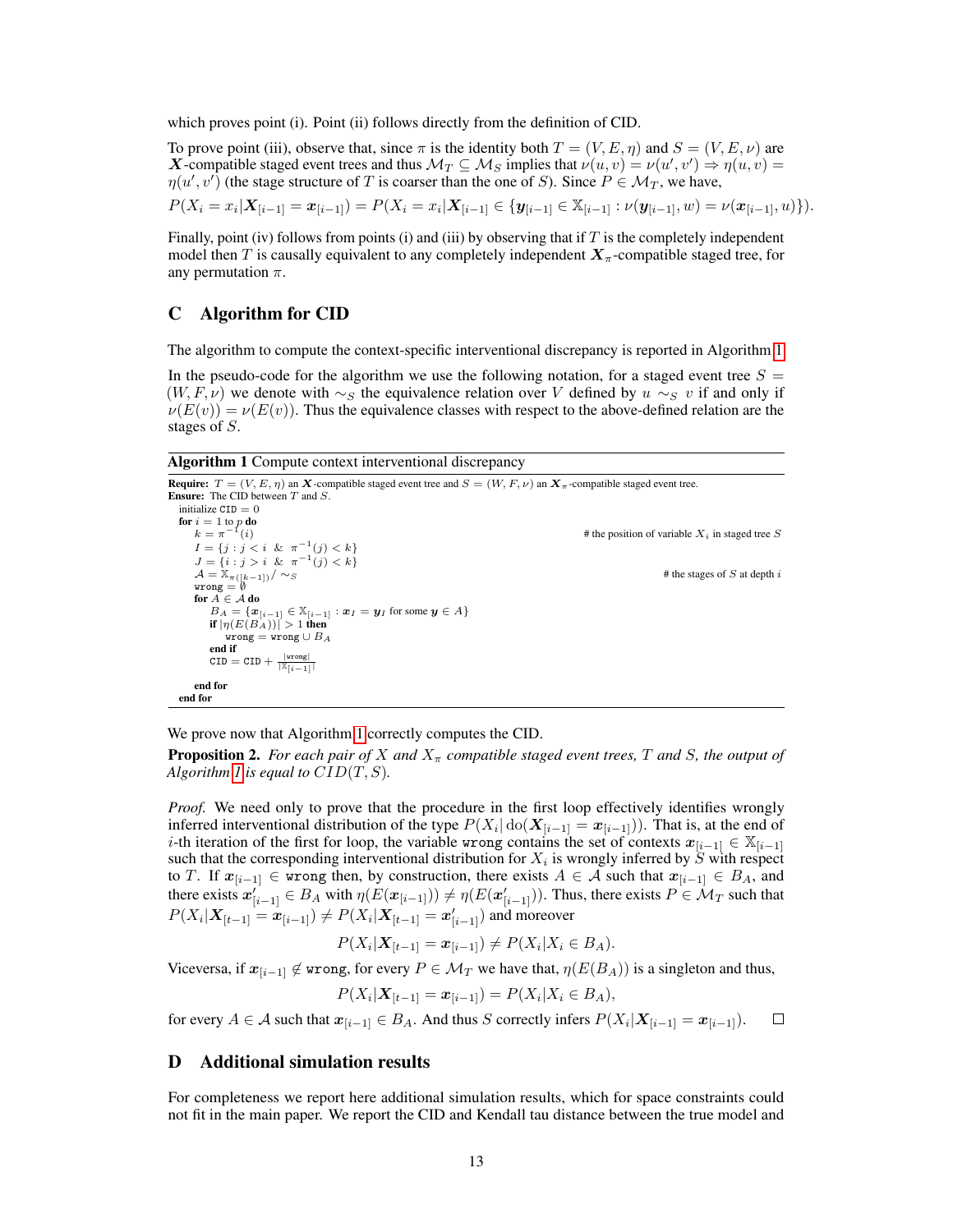<span id="page-13-0"></span>

Figure 7: Computational time in seconds for different algorithms.

the estimated ones. The Kendall tau distance is the computed between the true causal order and the estimated order with the implementation in the PerMallows R package [?]. The full simulations can be replicated following the instructions available at [https://github.com/gherardovarando/](https://github.com/gherardovarando/context_specific_causal_discovery) [context\\_specific\\_causal\\_discovery](https://github.com/gherardovarando/context_specific_causal_discovery).

Figure [7](#page-13-0) reports the computational times of the algorithms. As expected, algorithms for DAGs are faster since the searched model space is much smaller. The k-means algorithm for staged trees is comparable to those for DAGs in terms of speed and its complexity does not seem to exponentially increase as in the case of the backward hill-climbing.

In Figure [8](#page-14-0) we can see results of simulation where the true model is a randomly generated DAG. As expected the tabu search over DAGs and the Max-Min Hill-Climbing algorithm (mmhc) [\[Scutari,](#page-10-11) [2010\]](#page-10-11) obtain better results then the staged trees methods. Still, we noticed in the paper that the causal order is retrieved poorly by DAGs algorithms when the true model is a staged event tree. We can thus hypothesise that the asymmetric conditional independence statements present in a random staged event tree model are helpful to retrieve the causal structure.

Interestingly, when the true model is a randomly generated staged event tree, even in the bivariate case, we observe that the proposed staged trees methods outperform classical DAG methods [9.](#page-15-0) This suggests that the asymmetrical stages structure in a staged event tree can be sufficient to have identifiability of the causal order. In the next section we report a concrete example where such identifiability is explicit.

#### E An example of identifiability of the causal order

As an instructive example we report here a bivariate staged tree model compatible with  $(X_1, X_2)$ where the causal order can be identified by choosing the simpler model.

Consider the two staged tree depicted in Figure [10.](#page-15-1) Let  $T$  be the staged tree on the right and  $S$  the one on the left.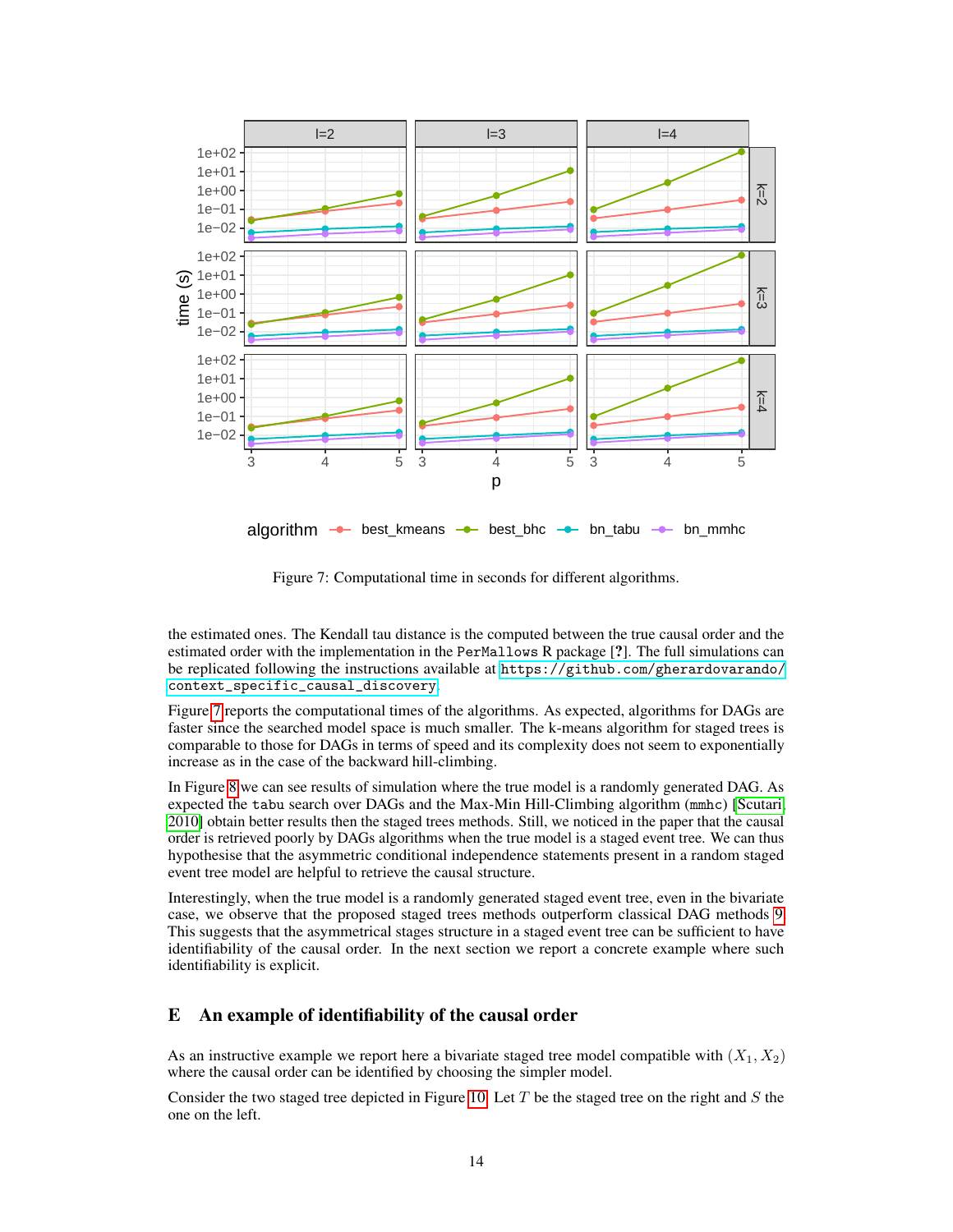<span id="page-14-0"></span>

Figure 8: Simulation results for data sampled from randomly generated DAGs ( $p = 4$ ).

It is easy to see that if the data are generated from a joint probability distribution  $P \in \mathcal{M}_T$ , S is the only  $(X_1, X_2)$ -compatible staged tree such that  $P \in \mathcal{M}_S$ . Indeed, since  $\mathcal{M}_S$  is the saturated model we have that  $\mathcal{M}_S$  is equal to the entire probability simplex.

But we can see that  $\mathcal{M}_T \subsetneq \mathcal{M}_S$ , since  $P(X_1|X_2 = 2) = P(X_1|X_2 = 3)$  in  $\mathcal{M}_T$ , and thus the causal order is here identified by choosing the simplest model which describes the data generating process. Even if this is a very simple example, it is instructive to see that non-symmetrical conditional independence statements can be leveraged by staged event trees to discover causal structure in categorical data.